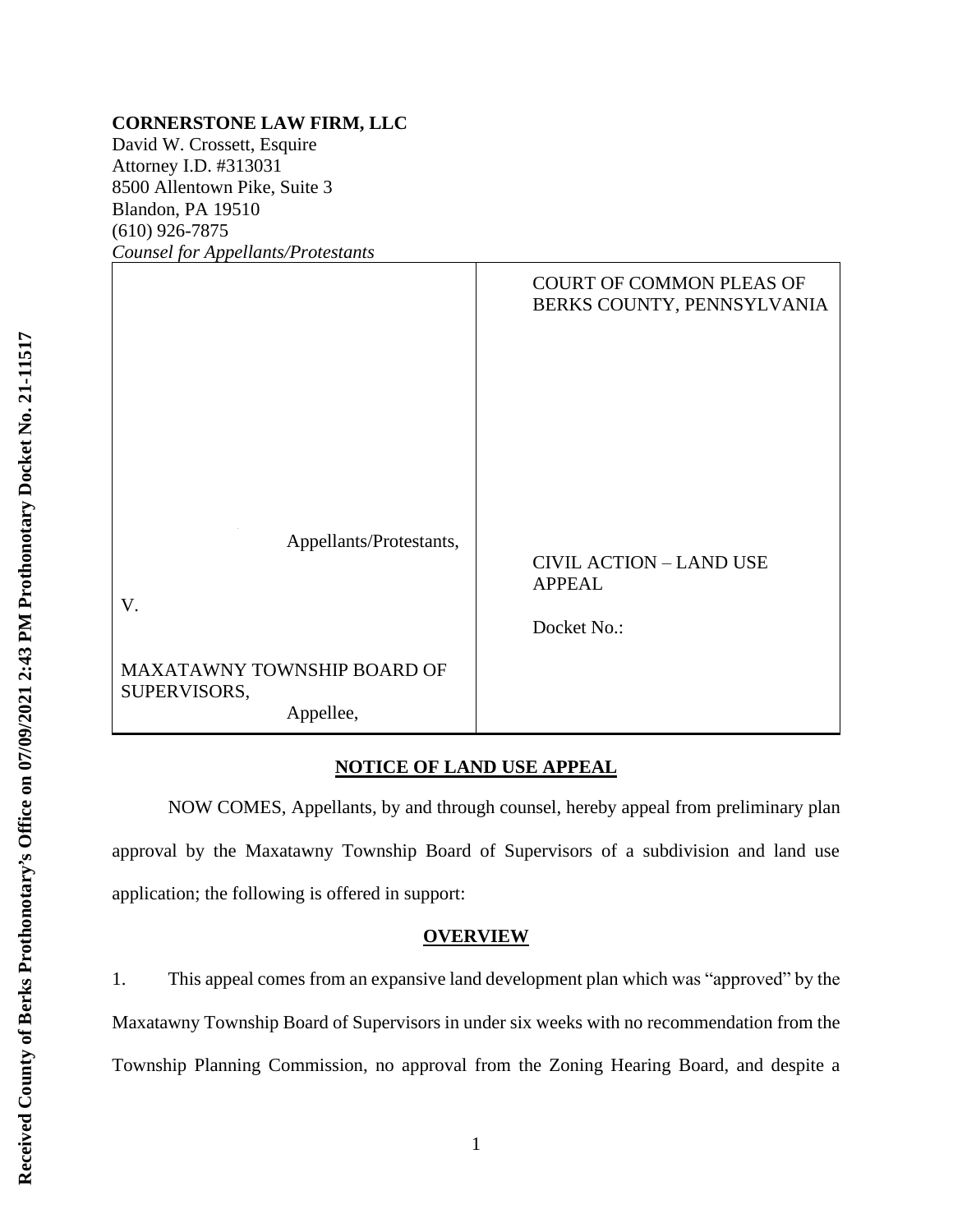shocking direct financial incentive to vote "Yes" that two of the three Supervisors had by virtue of the developer's intentional conduct.

2. Due to the outrageous indifference to the rule of law and corrupt conduct at the township level, the Board's decision must be overturned.

# **PARTIES**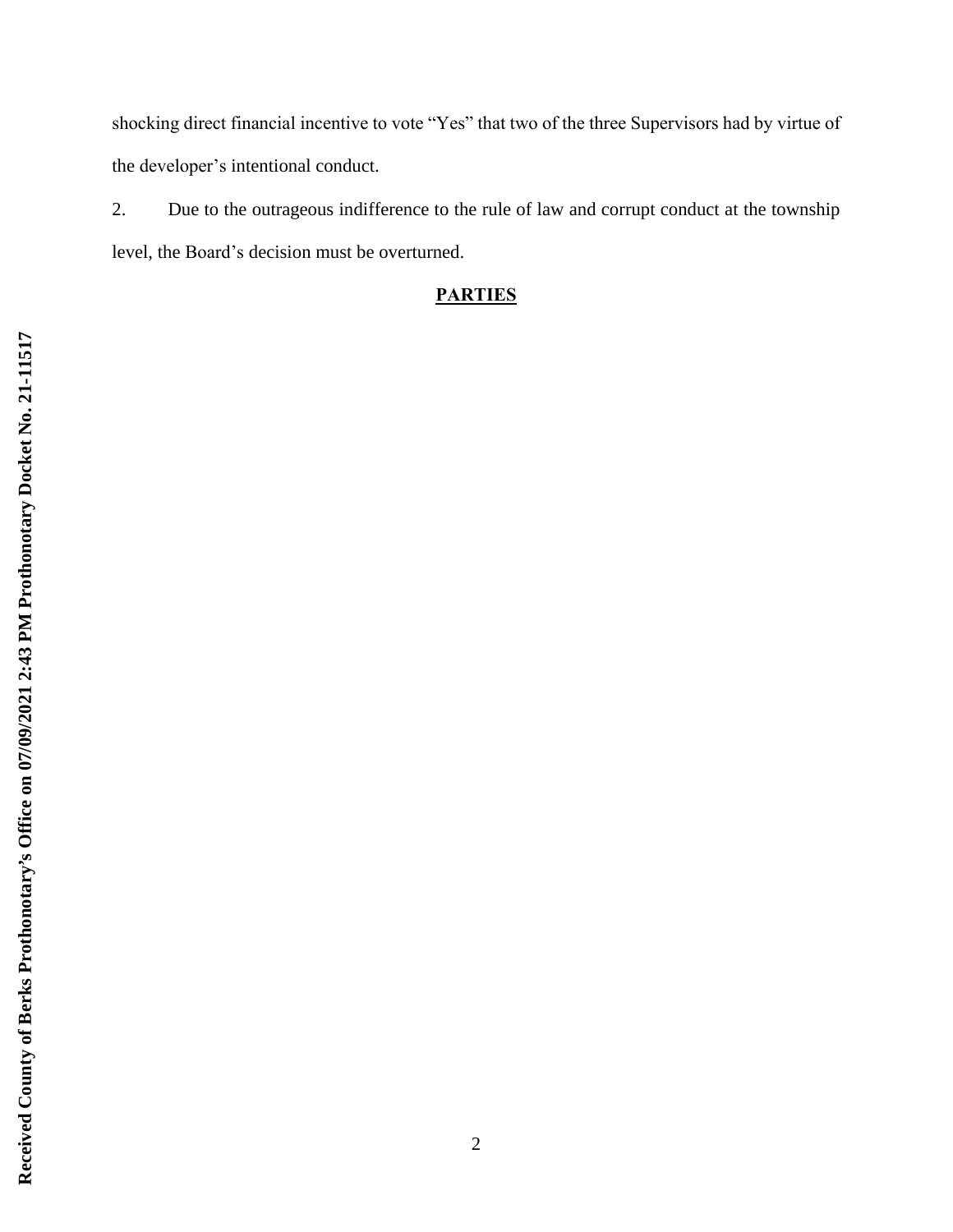## **GROUNDS FOR RELIEF**

15. On or about February 26, 2021, Duke Realty Limited Partnership (the "Developer" or "Duke Realty") submitted an application ("Original Application") with the Board under the Maxatawny Township Subdivision and Land Use Ordinance ("SALDO") for a development project known as Valley Logistics Park (the "Proposed Development Project" or "Proposed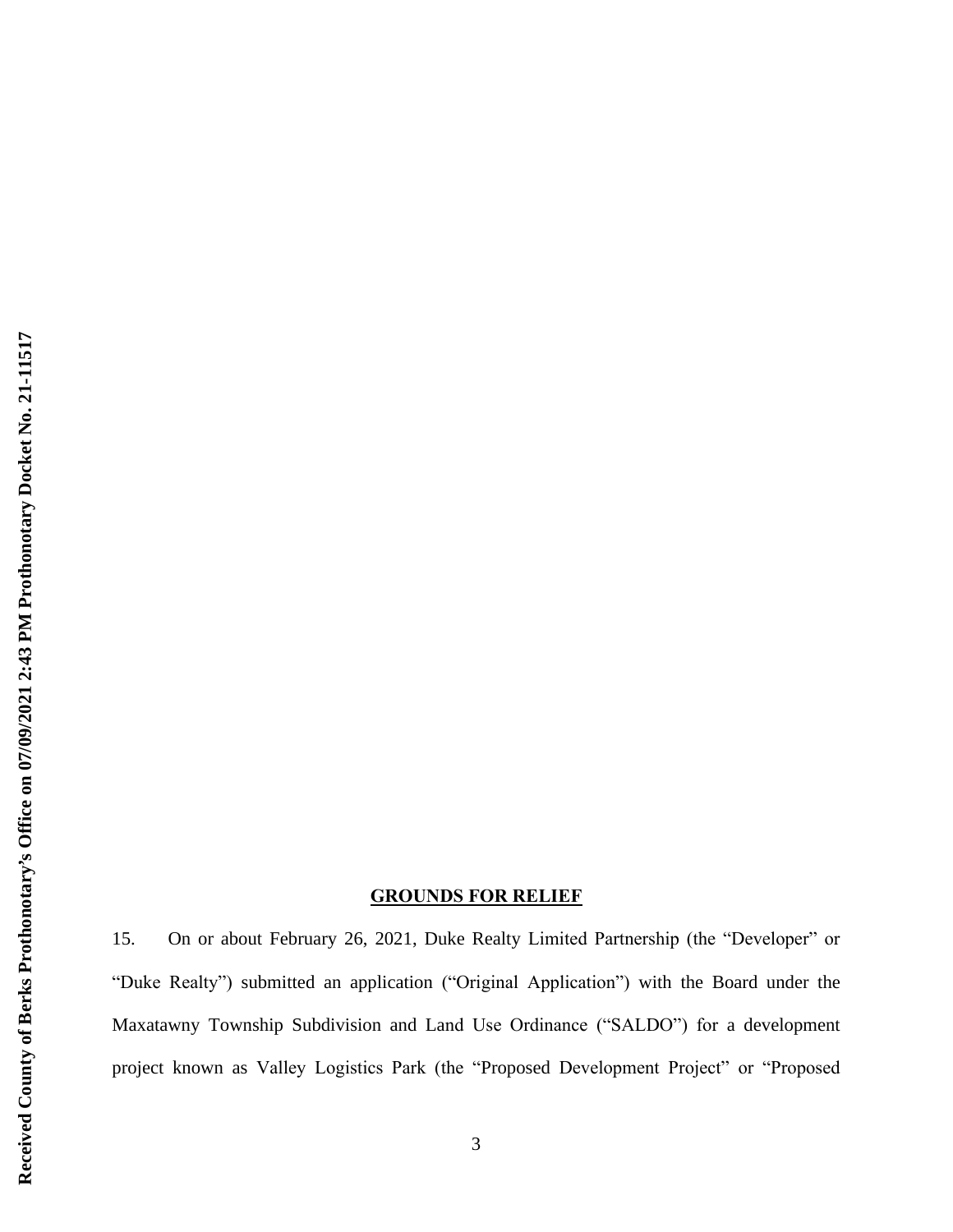Development Plan").

16. The Proposed Development Project is in the nature of transforming approximately 278.2 acres of historic and pristine farmland into a warehouse distribution facility, which consists of 10 parcels in Maxatawny Township currently owned as shown in Table 1 below: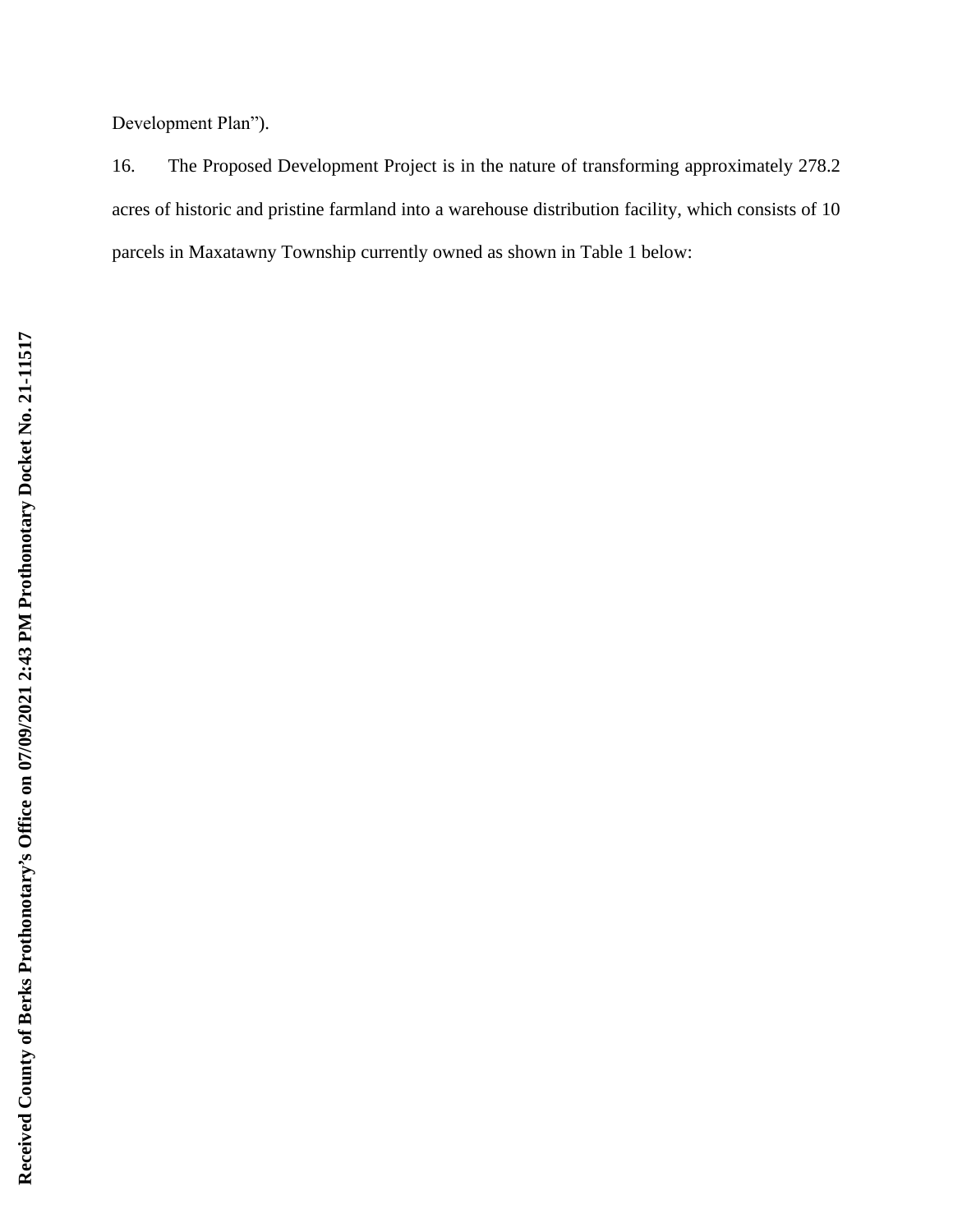17. On April 30, 2021, Duke Realty submitted a revised application under SALDO to the Board in respect of the Proposed Development Project (the "Revised Application").

18. Inscrutably, Duke Realty and the Township have refused to permit interested parties to make copies or even to take photographs of the Original Application or the Revised Application, and thus interested parties are hamstrung by the inability to carefully review the documents.

19. The Proposed Development Project involves, inter alia, relocating Hottenstein and Hilltop roads, and borders on Kutztown Road and Long Lane.

20. On June 9, 2021, the Board convened and granted approval of a preliminary plan for the Proposed Development Project (the "Preliminary Plan Approval").

21. Based on the grounds stated herein, the grant of Preliminary Plan Approval of the Revised Application by the Board is void ab initio, and otherwise was arbitrary, capricious, against the weight of the evidence, an abuse of discretion, and contrary to law, including the guarantee for uniform standards in municipal ordinances under the Due Process Clause of the Fourteenth Amendment of the U.S. Constitution.

## **I. The Massive Traffic Volume to be Generated is against the Health, Safety, and Welfare of the Residents of Maxatawny Township.**

22. On information and belief, the results of a traffic impact study were shared with the Board by letter dated June 9, 2021 from the Municipal Review Engineer of the Township. Such traffic impact study revealed the Proposed Development Project will have a peak of 924 trips from tractor trailers per hour—which is 15.5 trucks per minute or one truck every 3.8 seconds added to an already overwhelmed Kutztown Road and to significantly congest neighboring local roads.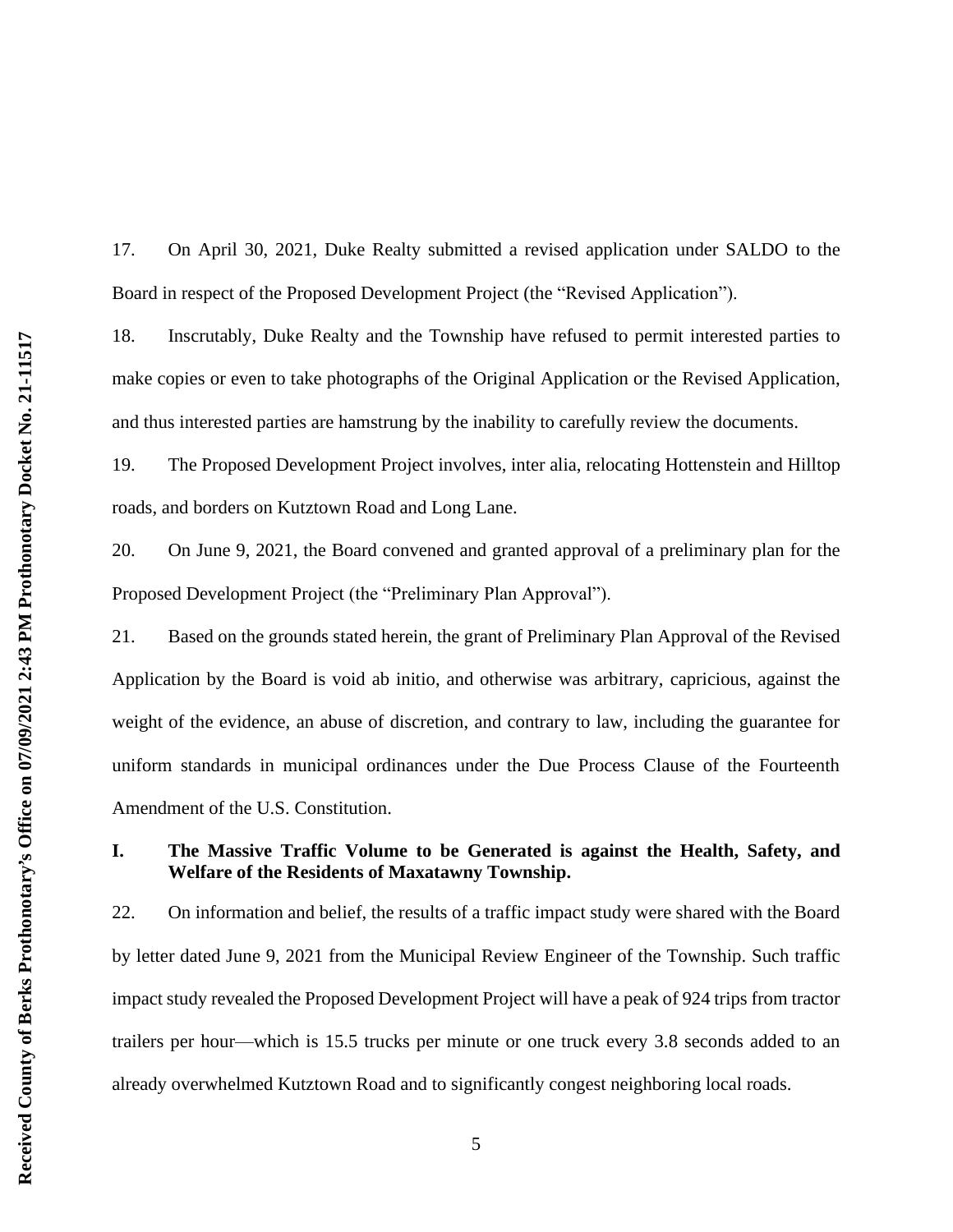23. Appellants are neighboring property-owners, or neighboring residents or both, and having regularly used Hottenstein and Kutztown roads, Long Lane, or any of the foregoing, and further enjoying, from their respective properties, a view of the historic and pristine farmland on which the Proposed Development Project will permanently alter.

### **II. Massive Nighttime Lighting is against the Health, Safety, and Welfare of the Residents of Maxatawny Township.**

24. The Proposed Development Project will involve nighttime lighting of the premises.

25. The lighting as shown in the Proposed Development Project is 40 feet.

26. Under SALDO, anything in excess of 25 feet must be approved by Board and no such approval was made.

27. Appellants are neighboring property-owners, or neighboring residents or both, and the values of their respective real properties will be diminished in value as a result of nighttime lighting of the premises of the Proposed Development Project.

### **III. Conflicts of Interest among the Supervisors.**

28. During all relevant times, the Maxatawny Township Board of Supervisors (the "Board") consisted of Chairman Allen Leiby ("Leiby"), Vice Chairman Heath L. Wessner ("Wessner"), and Supervisor Judy Daub ("Daub").

29. In the Original Application, Duke Realty disclosed that it had an equitable interest in the aforementioned parcels in Table 1.

30. As shown on Parcels D and E in Table 1, property owner Health L. Wessner had a direct financial interest in the Proposed Development Project, and was Vice Chairman of the Board.

31. In fact, Wessner's personal residence is situated on Parcel D from Table 1.

32. As shown on Parcel B from Table 1, the owner, Jeremy S. Reinhard ("Leiby's Son-in-Law") is the son-in-law of Leiby and the husband of Laura (Leiby) Reinhard, the latter being the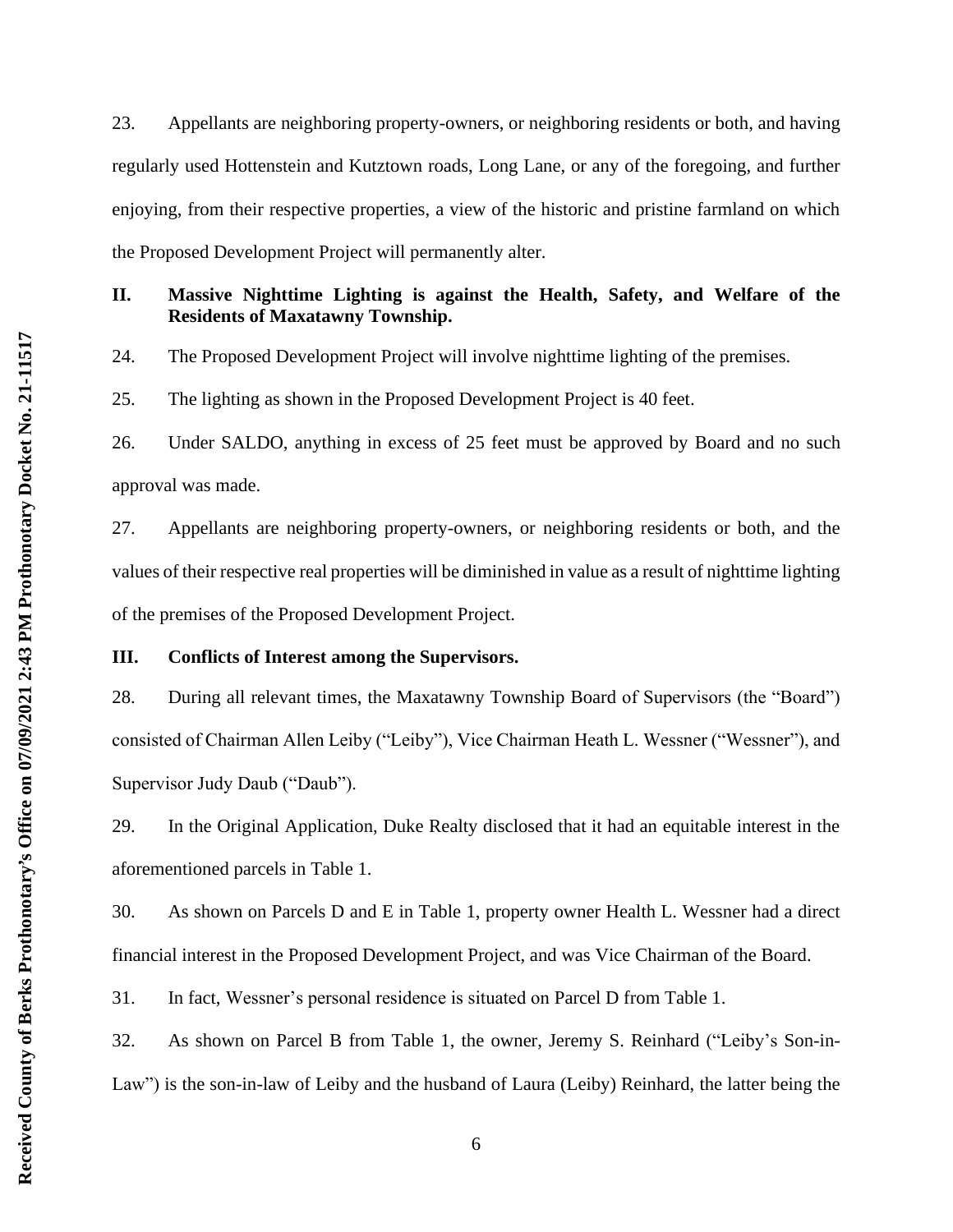daughter of Leiby ("Leiby's Daughter").

33. In the Original Application, Duke Realty disclosed that it had an equitable interest in approximately 1.0496 acres of adjoining land.

34. In the southwestern corner of the Proposed Development Project is the adjoining property at 15377 E. Kutztown Rd. (Parcel ID 63545400532149) and owned by Grace C. Haas and consisting of approximately 1.03 acres (the "Haas Property").

35. Grace C. Haas is the sister of Leiby.

36. Prior to Preliminary Plan Approval, the Township's Zoning and Code Enforcement Officer observed the Proposed Development Project seeks to modify the boundary of the Haas property, and limit the future use of the property.

37. By response to the Township's Zoning Code and Enforcement Officer on April 30, 2021, Duke Realty disclosed that it has an agreement of sale with Grace C. Haas for her aforementioned parcel, but claimed "it is not part of this development plan."

38. But for the Proposed Development Project, Duke Realty would have no interest whatsoever in the Haas Property.

39. On information and belief, Grace C. Haas has been unable to sell the Haas Property for several years and Duke Realty has offered to her an above-market price for same, which constitutes an unethical influencing on Leiby for his vote for Preliminary Plan Approval.

40. Based on the foregoing, Duke Realty's agreement of sale with Grace C. Haas arises from and is relating to the Proposed Development Project and Duke Realty improperly attempted to circumvent the law regulating conflicts of interest for Leiby.

41. Under the Public Official and Employee Ethics Act, Leiby shall not "engage in conduct that constitutes a conflict of interest." 65 Pa.C.S.  $\S 1103(a)$ .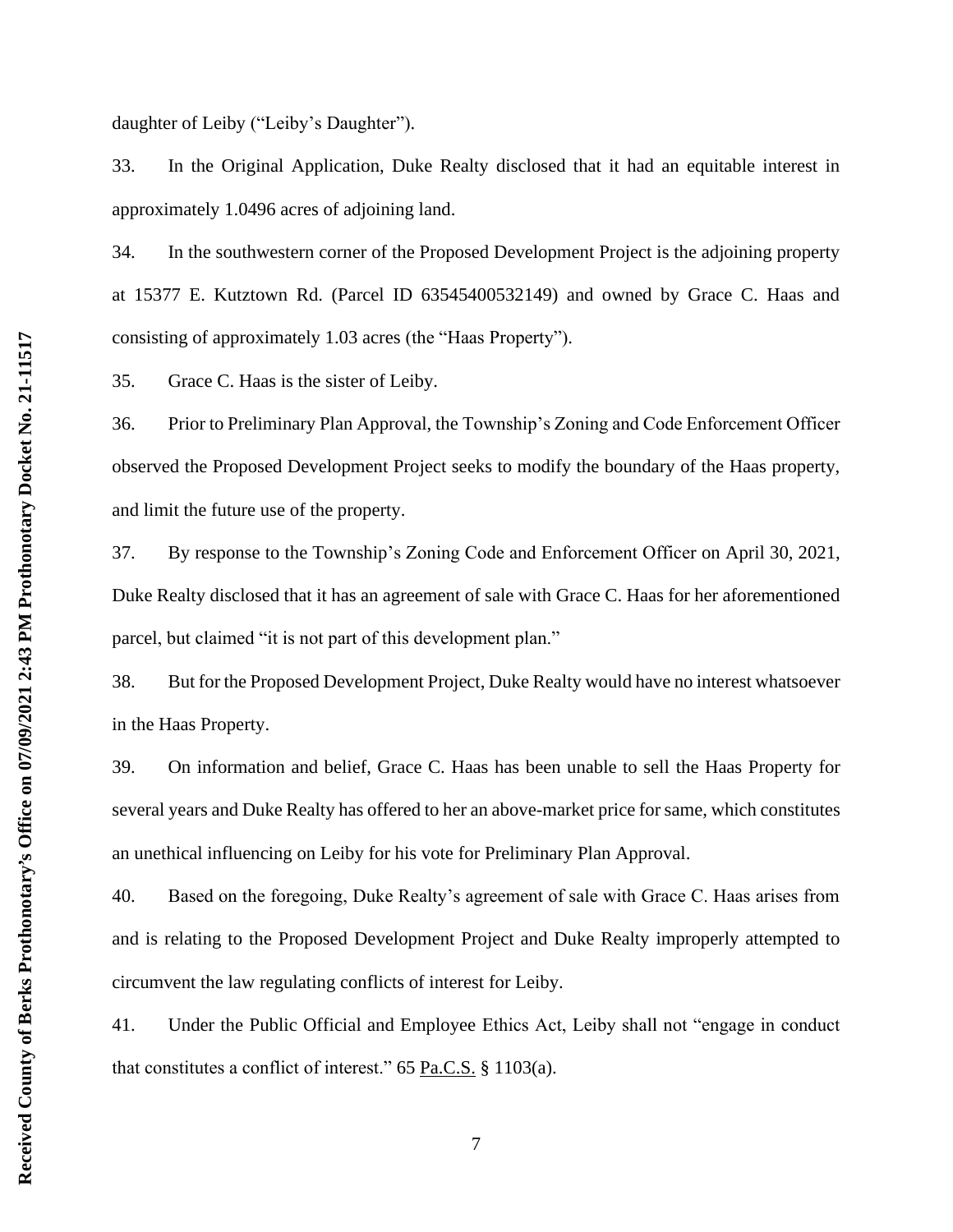42. Under the Public Official and Employee Ethics Act, if Leiby "in the discharge of his official duties would be required to vote on a matter that would result in a conflict of interest," then Leiby "shall abstain from voting and, prior to the vote being taken, publicly announce and disclose the nature of his interest as a public record in a written memorandum filed with the person responsible for recording the minutes of the meeting at which the vote is taken . . ." 65 Pa.C.S. § 1103(j).

43. Under the Public Official and Employee Ethics Act, a "conflict of interest" exists if Leiby uses "the authority of his office or employment or any confidential information received through his holding public office or employment for the private pecuniary benefit of himself, a member of his immediate family or a business with which he or a member of his immediate family is associated." 65 Pa.C.S. § 1102.

44. Under the Public Official and Employee Ethics Act, "immediate family" means a "parent, spouse, child, brother or sister." 65 Pa.C.S. § 1102.

45. The Public Official and Employee Ethics Act was applicable to Leiby where acting in his official capacity as Supervisor of Maxatawny Township.

46. During the Board's June 9, 2021 meeting whether to grant Preliminary Plan Approval of the Proposed Development Project, Wessner recused himself but Leiby did not. Leiby and Daub voted to grant Preliminary Plan Approval to the Proposed Development Project.

47. Based on the foregoing, Leiby had a conflict of interest and should not have voted on June 9, 2021 on the question whether to grant Preliminary Plan Approval to the Proposed Development Project.

48. Under the guarantee of impartiality in the Due Process Clause of the Fourteenth Amendment of the U.S. Constitution and in Article I, Section 11 of the Pennsylvania Constitution, no distinction is drawn whether Leiby's Daughter's name was on the title to the property in Parcel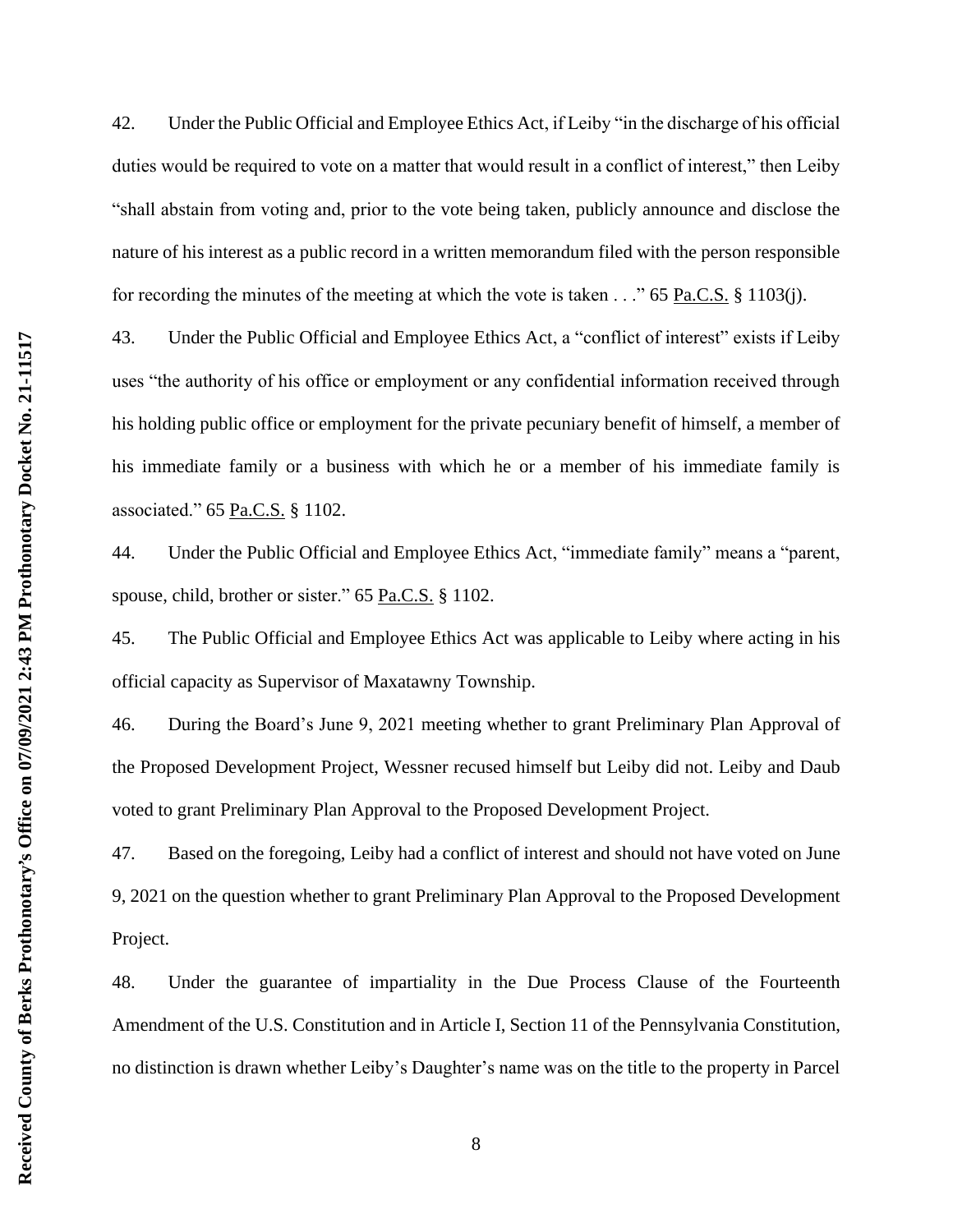B or not, because under Pennsylvania law such property is regarded as marital property and, as such, Leiby's Daughter has equitable and future interests in such property, and where — on information and belief — Leiby's Daughter and her spouse commingle their income and property, including the proceeds of any finalized land sale of Parcel B.

49. Based on the foregoing, and under the Public Official and Employee Ethics Act, 65 Pa.C.S. § 1103, Pennsylvania common law, and the Due Process Clause of the Fourteenth Amendment of the U.S. Constitution and Article I, Section 11 of the Pennsylvania Constitution, Allen Leiby had a conflict of interest, and knowingly failed to recuse, or refused to recuse, himself from voting on the Preliminary Plan Approval.

50. Under Pennsylvania common law, the Due Process Clause of the Fourteenth Amendment of the U.S. Constitution and under Article I, Section 11 of the Pennsylvania Constitution, rights require remedies, including voidance of the Preliminary Plan Approval of the Proposed Development Project by the Board due to a majority of Supervisors having a conflict of interest.

51. Under Pennsylvania and Anglo-American common law and equity, firmly-rooted at the time of ratification of the U.S. and Pennsylvania constitutions, *commodum ex injuria sua nemo habere debet*, that is, a wrongdoer should not be enabled to take advantage from his own wrong. McAllister v. Millville Mut. Ins., 640 A.2d 1283, 1285 (Pa.Super. 1994); Carr-Consolidated Biscuit Co. v. Moore, 125 F. Supp. 423, 429 (M.D. Pa. 1954); RESTATEMENT (THIRD) OF RESTITUTION AND UNJUST ENRICHMENT § 3. At common law in Pennsylvania, municipal action taken by interested public officials is void against public policy. Commonwealth ex rel. McCreary v. Major, 22 A.2d 686 (Pa. 1941); Koslow v. Commonwealth, 540 A.2d 1374 (Pa. Commw. Ct. 1988).

52. Under Article I, Section 11 of the Pennsylvania Constitution, justice must be administered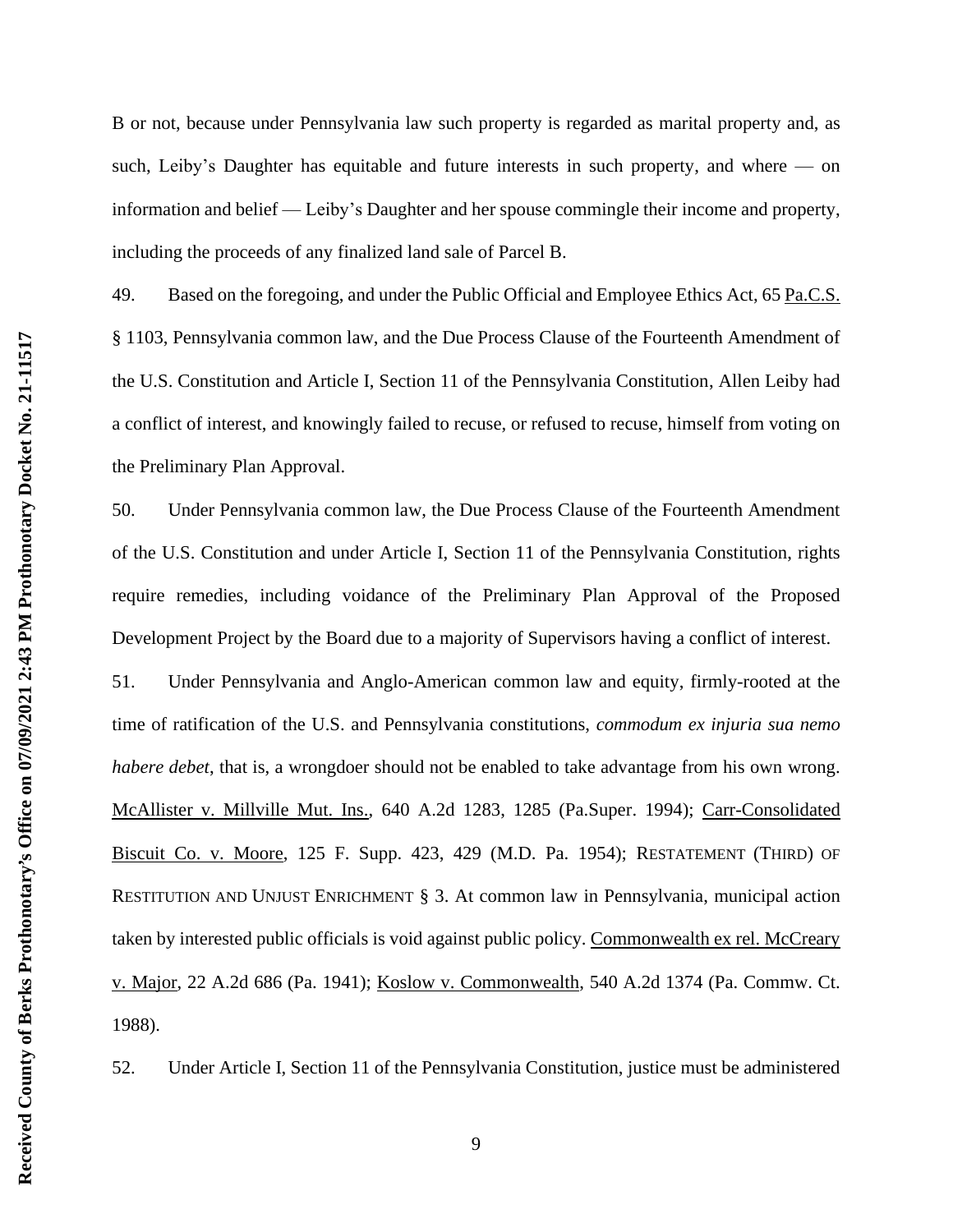freely "without sale," and the courts must be open for a remedy "by due course of law."

53. The public interest should not be thwarted, and developers should not be permitted to obtain approval of subdivision and land use applications, from municipal governing bodies by orchestrating or benefitting from conflicts of interest with public officials on those same governing bodies or employed by those same governing bodies.

54. As applied to the facts and circumstances of the instant case, which involve the Board's adjudication of a subdivision and land use matter, the statute of  $65$  Pa.C.S. § 1103(j) is unconstitutional to the extent it permits public officials to vote on interested matters.

55. Under 53 P.S. § 11006-A, the Court may fashion appropriate judicial relief. Appeal of Bartkowski Inv. Group, 106 A.3d 230, 248 (Pa. Commw. Ct. 2014).

56. Based on the foregoing, under Pennsylvania common law, under 53 P.S. § 11006-A, and under the Due Process Clause of the Fourteenth Amendment of the U.S. Constitution and Article I, Section 11 of the Pennsylvania Constitution, a majority of the Board was conflicted out and the Preliminary Plan Approval should be voided and deemed denied.

### **IV. No Special Exception for Warehousing Activity.**

57. Developer intends to begin the Proposed Development Project without approval by the Maxatawny Township Zoning Hearing Board ("ZHB").

58. The Maxatawny Township Zoning Ordinance contains Section 407, which governs "L-I Light Industrial" districts.

59. The Proposed Development Project is within a Light Industrial district.

60. Section 407.3 of the Maxatawny Township Zoning Ordinance defines, "Uses Permitted Only by Special Exception issued by the Zoning Hearing Board," and subsection (c) reads, "Warehousing Activity and/or Facility subject to Section 593 of this Ordinance."

61. Section 107 of the Maxatawny Township Zoning Ordinance provides in part, "If a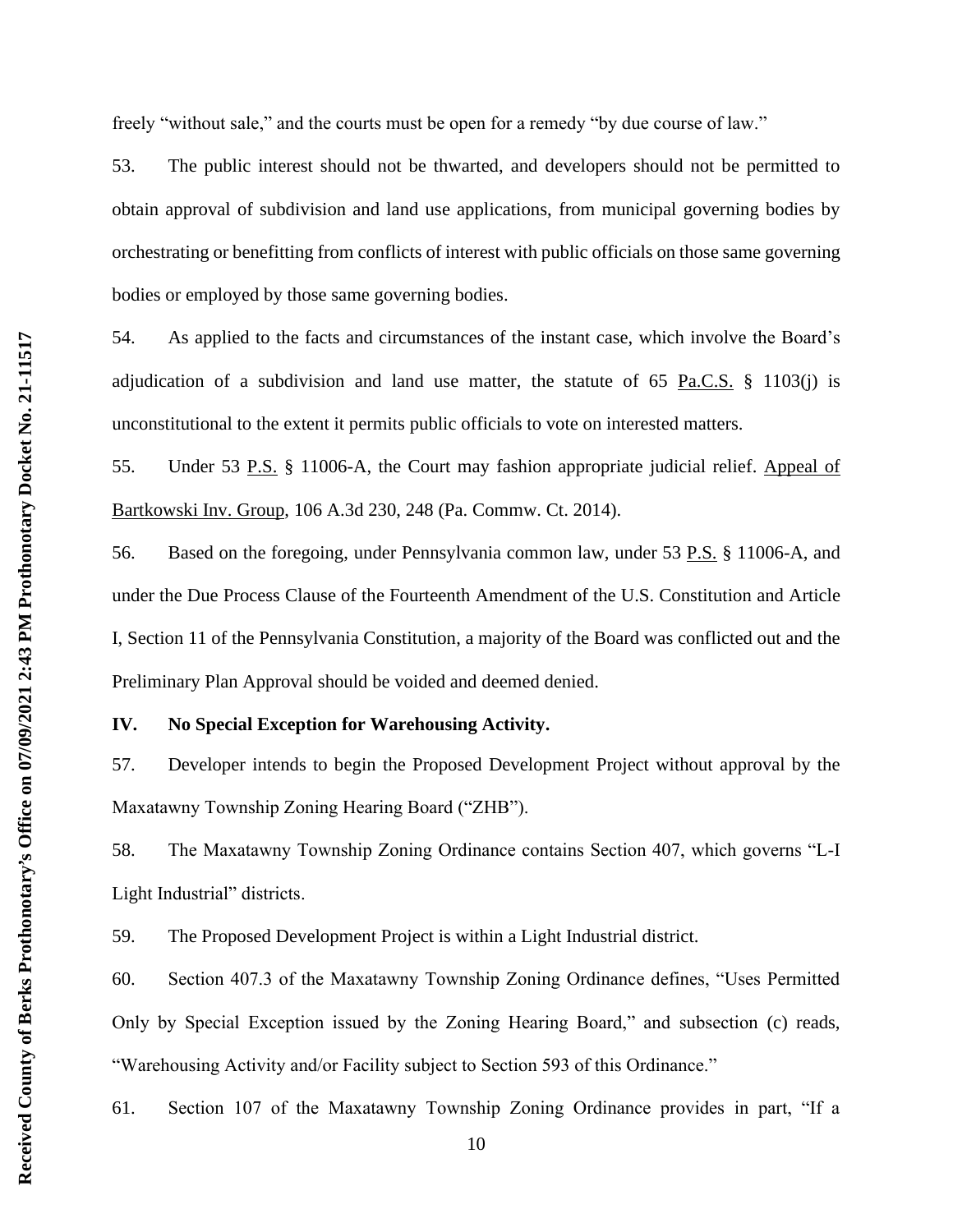discrepancy exists between any regulations contained within this Ordinance, that regulation which imposes the stricter limitation on the proposed use or structure shall apply."

62. Section 407.3(e) of the Maxatawny Township Zoning Ordinance imposes the stricter limitation than other permitted uses for Light Industrial districts under Section 407 of such Ordinance.

63. Developer has not complied with Section 407.3(e) of the Maxatawny Zoning Ordinance.

64. Developer has not submitted any application to Maxatawny Township's Zoning and Code Enforcement Officer, or to the ZHB, requesting special exceptions or variances in respect of the Proposed Development Project.

65. The Maxatawny Township Board of Supervisors granted Preliminary Plan Approval of the Proposed Development Project without any condition that approval is obtained from the ZHB.

### **V. No Variance from the Zoning Hearing Board for Warehousing within 500 Feet of Property Containing a Residence or Playground.**

66. The Maxatawny Township Zoning Ordinance contains Section 593, "Warehousing and Wholesale Trade Establishments."

67. Under Section 593(c) of the Maxatawny Township Zoning Ordinance, "The subject property shall be located no closer than five hundred feet (500) from any adjacent property containing a residential dwelling, school, day-care facility, park, playground, library, hospital, nursing, rest, or retirement home, or medical residential campus."

68. The Proposed Development Project is in violation of Section 593(c) of the Maxatawny Township Zoning Ordinance.

69. On information and belief, properties which contain a residential dwelling and are within 500 feet of the Proposed Development Project include those as shown in Table 2: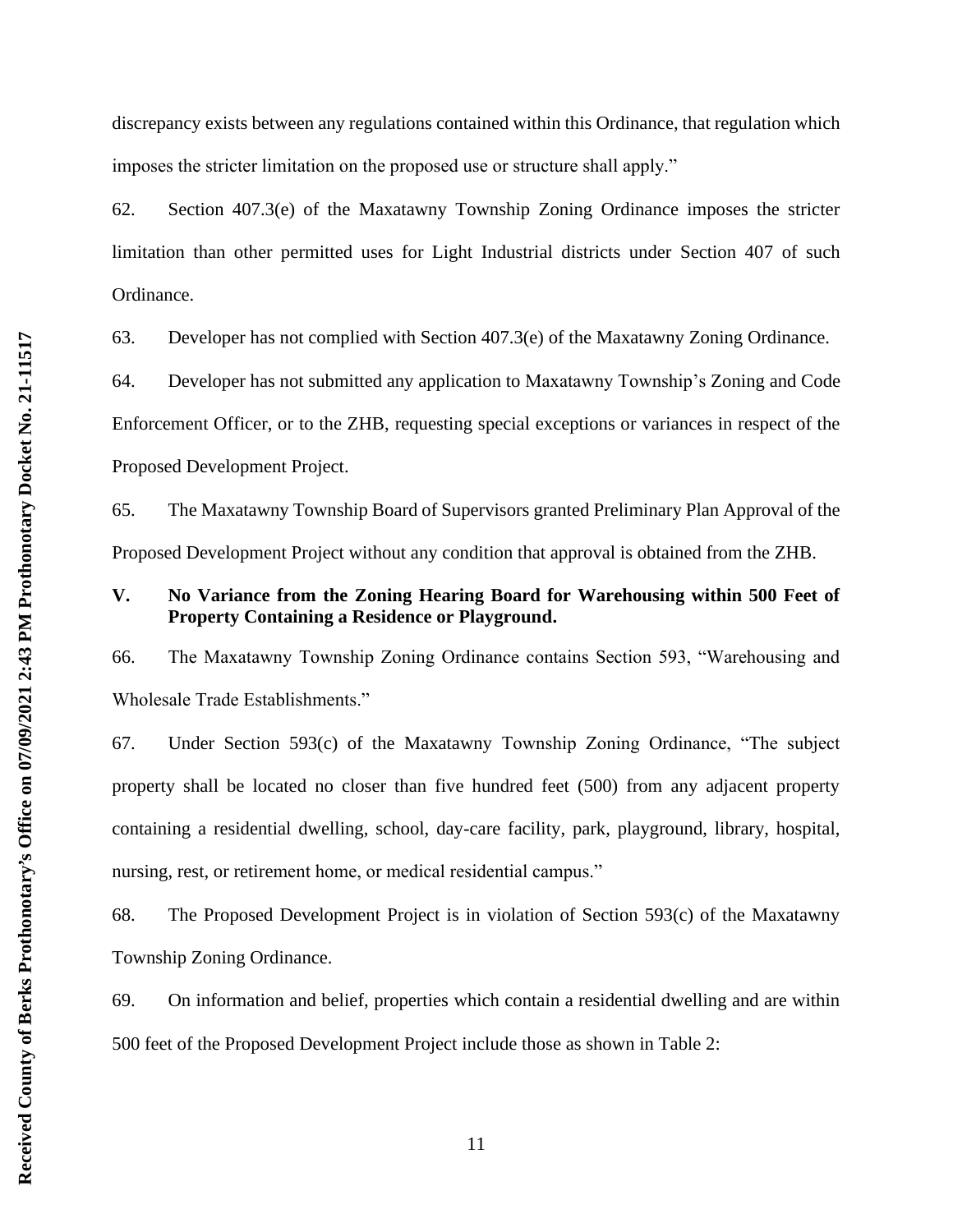70. In addition, the Proposed Development Project is within 500 feet of the Evangel Assembly of God (Parcel ID 63545400568500), a church which contains a playground.

# **VI. Zoning and Code Enforcement Officer Did Not Approve Several Aspects of the Preliminary Plan Approval.**

71. The Proposed Development Project includes realignment of Hottenstein Road (the "Road Realignment")

72. The Township's Zoning and Code Enforcement Officer did not approve the Road Realignment.

73. Developer has not purchased the properties necessary to complete the Road Realignment.

74. Under Section 593(k) of the Maxatawny Township Zoning Ordinance, "The Applicant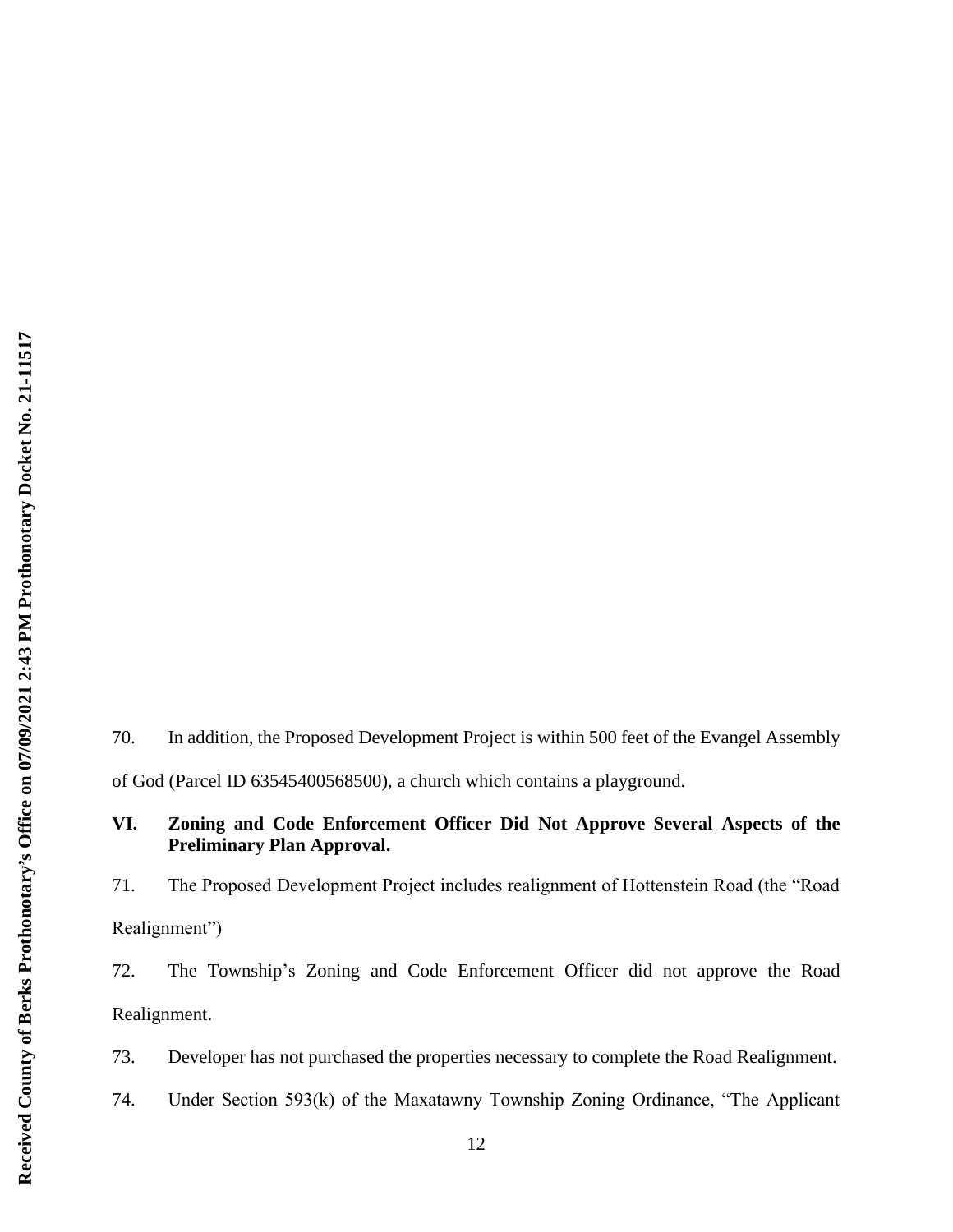shall designate and reserve sufficient space on the site to accommodate staged or queued vehicles awaiting loading/unloading at a rate of no less than five percent (5%) of the projected maximum number of trips per day."

75. The Proposed Development Project does not comply with Section 593(k) of the Maxatawny Township Zoning Ordinance.

#### **VII. No Jurisdiction to Relocate the Kemp Burial Ground.**

76. From Table 1, Parcel A, *supra*, the property located at 4 Hilltop Road contains an historic burial ground known as the Kemp Burial Ground.

77. Among the remains of other persons, the Kemp Burial Ground reputedly contains the remains of Theobault ("Dewalt") Kemp, who arrived in America by 1720 and is believed to be the original pioneer settler of Maxatawny Township, together with the remains of his son, George Kemp, who fought in the Revolutionary War, as well as the remains of Hannah, the only known African slave in this section of Berks County.

78. In the plans submitted with the Original Application, on Sheet No. C2.2, the Developer depicted and identified the "Kemp Burial Ground" with the notation, "Remains to [be] Relocated." 79. The Revised Application contained no plans for maintaining and preserving the Kemp Burial Ground.

80. Developer does not have present authority from the Orphans Court Division of the Berks County Court of Common Pleas to relocate the Kemp Burial Ground.

81. The Preliminary Plan Approval was not conditioned on a final order of disinterment and reinterment by the Orphans' Court Division of the Berks County Court of Common Pleas.

82. Under 20 Pa.C.S. § 711(1) and the standards governing disinterment as articulated in Novelli v. Carroll, 420 A.2d 469, 471 (Pa.Super. 1980), the Board did not have subject-matter jurisdiction to approve disinterment and relocation of the Kemp Burial Ground without expressly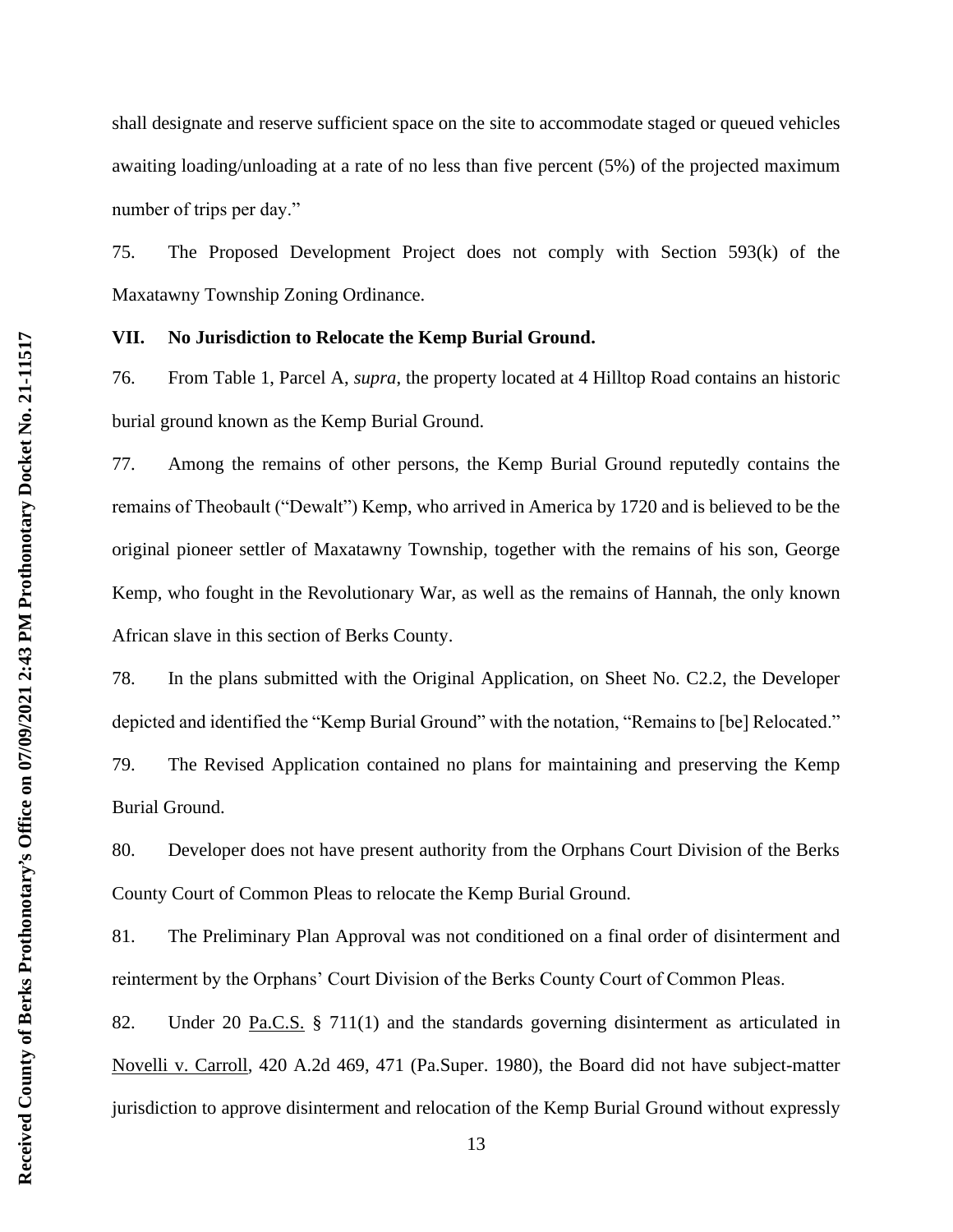conditioning the Preliminary Plan Approval on a final order of disinterment and reinterment by the Orphans' Court Division of the Berks County Court of Common Pleas.

### **VIII. Additional Non-Compliance with Maxatawny Township Ordinances.**

83. The Proposed Development Project is non-compliant with the requirements of the Maxatawny Township Zoning Ordinance, or of SALDO, or of both and did not fully comply with all comments by the Township's Zoning and Code Enforcement Officer and the Township Municipal Engineer, including as follows:

- (a) Sewer system drainage is not shown in the plans and does not conform to Section 407.6(a) of the Township Zoning Ordinance and Section 302.1(m)(7) of SALDO.
- (b) The plans do not depict any 25 feet of screening, by trees, hedges, or plants, of all lot lines abutting residential districts and along the side and rear yard, as required by Section 407.6(j)  $\&$  (k) of the Township Zoning Ordinance.
- (c) There are no offsite wells or wellhead protection plans depicted in the plans, as required for the protection of groundwater levels and quality and surface water quality under Section 501.10(g) of the Township Zoning Ordinance.
- (d) The plans do not show water service and, on information and belief, no hydrological studies have been performed, as required by Section 501.10(g) of the Township Zoning Ordinance and Section 302.1(m)(7) of SALDO.
- (e) Proposed building dimensions do not meet Ordinance requirements and neither waiver nor showing of undue hardship has been made.
- (f) Road profiles are not shown in the plans as required by Section 302.2(a) of SALDO.
- (g) Compliance with environmental standards, including Section 501.10 of the Township Zoning Ordinance, is not shown.
- 84. Appellants reserve the right to submit additional grounds in support of the appeal after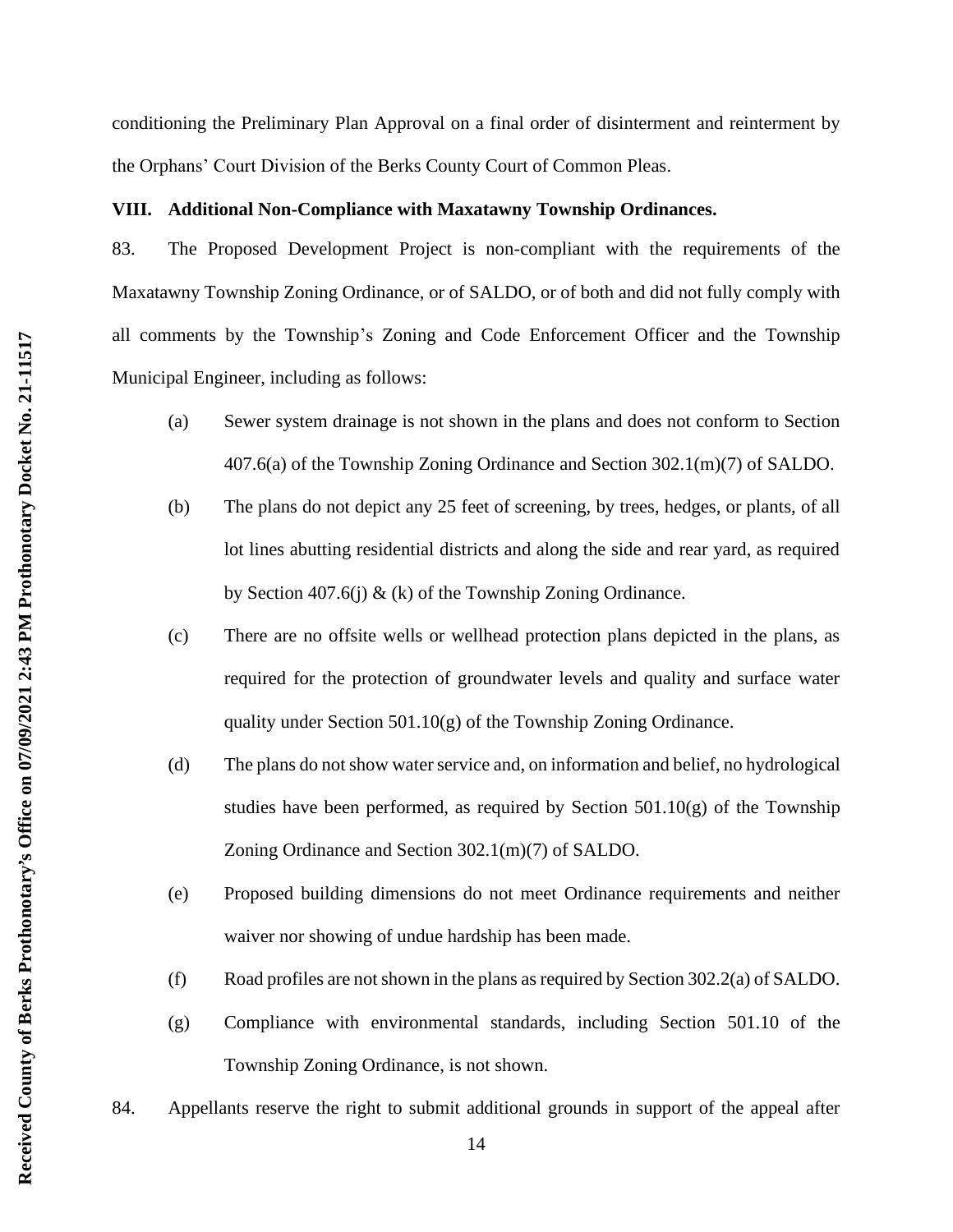discovery and after they receive the entire record in this case from Maxatawny Township of which they have been previously denied by Maxatawny Township.

#### **CONCLUSION**

**WHEREFORE**, appellants respectfully request that the Court receive additional evidence and employ experts to aid the Court, 53 P.S. § 11006-A(d) and, upon an opportunity to be heard, enter judgment in their favor and against Appellee, together with a final order which affords the following relief: (a) find, conclude, and declare the Preliminary Plan Approval by the Maxatawny Township Board of Supervisors of June 9, 2021 is arbitrary, capricious, against the weight of the evidence, an abuse of discretion, contrary to municipal ordinances, and contrary to law, including the Due Process Clause of the Fourteenth Amendment of the U.S. Constitution and Article I, Section 11 of the Pennsylvania Constitution; (b) reverse or set aside the Preliminary Plan Approval or declare the same void *ab initio*; (c) as applied to adjudications of zoning and subdivision and land use matters, declare unconstitutional the provisions of 65 Pa.C.S.  $\S$  1103(j) to the extent interested public officials are permitted to vote in the interested matter; (d) find, conclude, and declare under the Due Process Clause of the Fourteenth Amendment of the U.S. Constitution, under Article I, Section 11 of the Pennsylvania Constitution, and under 53 P.S. § 11006-A, that Duke Realty, plainly having entered into agreements to purchase the properties of Supervisor Heath L. Wessner, of Jeremy Reinhard (the son-in law of Supervisor Allen Leiby) and Grace C. Haas (the sister of Supervisor Allen Leiby), have so tainted these proceedings and require voiding of the Preliminary Plan Approval as deemed denied due to the conflicts of interest of Supervisors Wessner and Leiby; (e) certify a record of these proceedings to the Pennsylvania State Ethics Commission for investigation and review of the aforesaid actions of Supervisor Leiby; (f) preliminarily and finally enjoin Maxatawny Township Board of Supervisors from taking any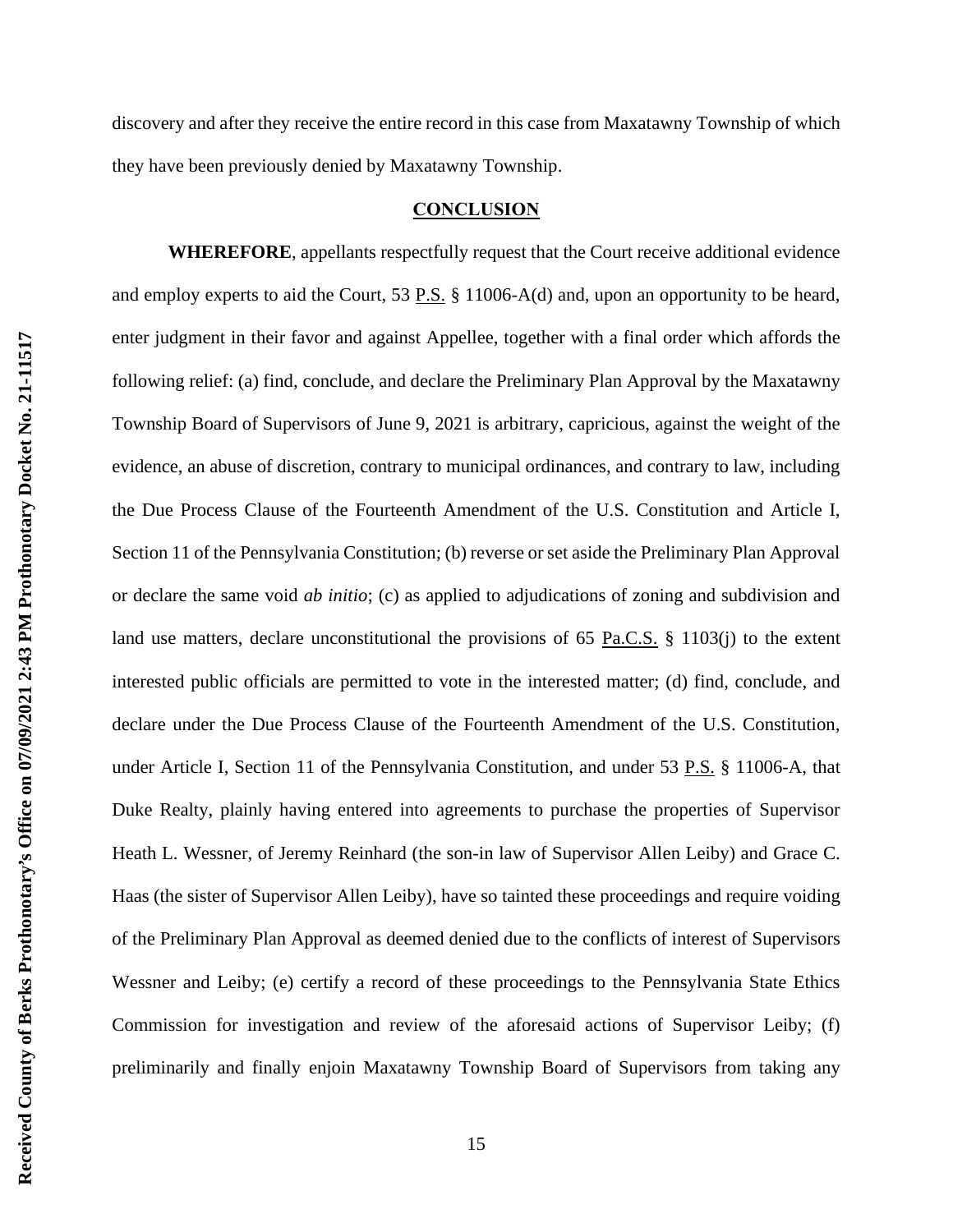further action in these proceedings until further order of this Court; (g) retain jurisdiction of these proceedings; and (h) provides any other relief which the Court deems necessary, just, or appropriate, including amendment and supplementation of this Appeal after completing discovery and receiving the entire record.

Respectfully submitted,

**CORNERSTONE LAW FIRM, LLC**

Dated:  $July\ 9, 2021$  By:

David W. Crossett, Esquire Attorney I.D. #313031 8500 Allentown Pike, Suite 3 Blandon, PA 19510 (610) 926-7875 *Counsel for Appellants/Protestants*